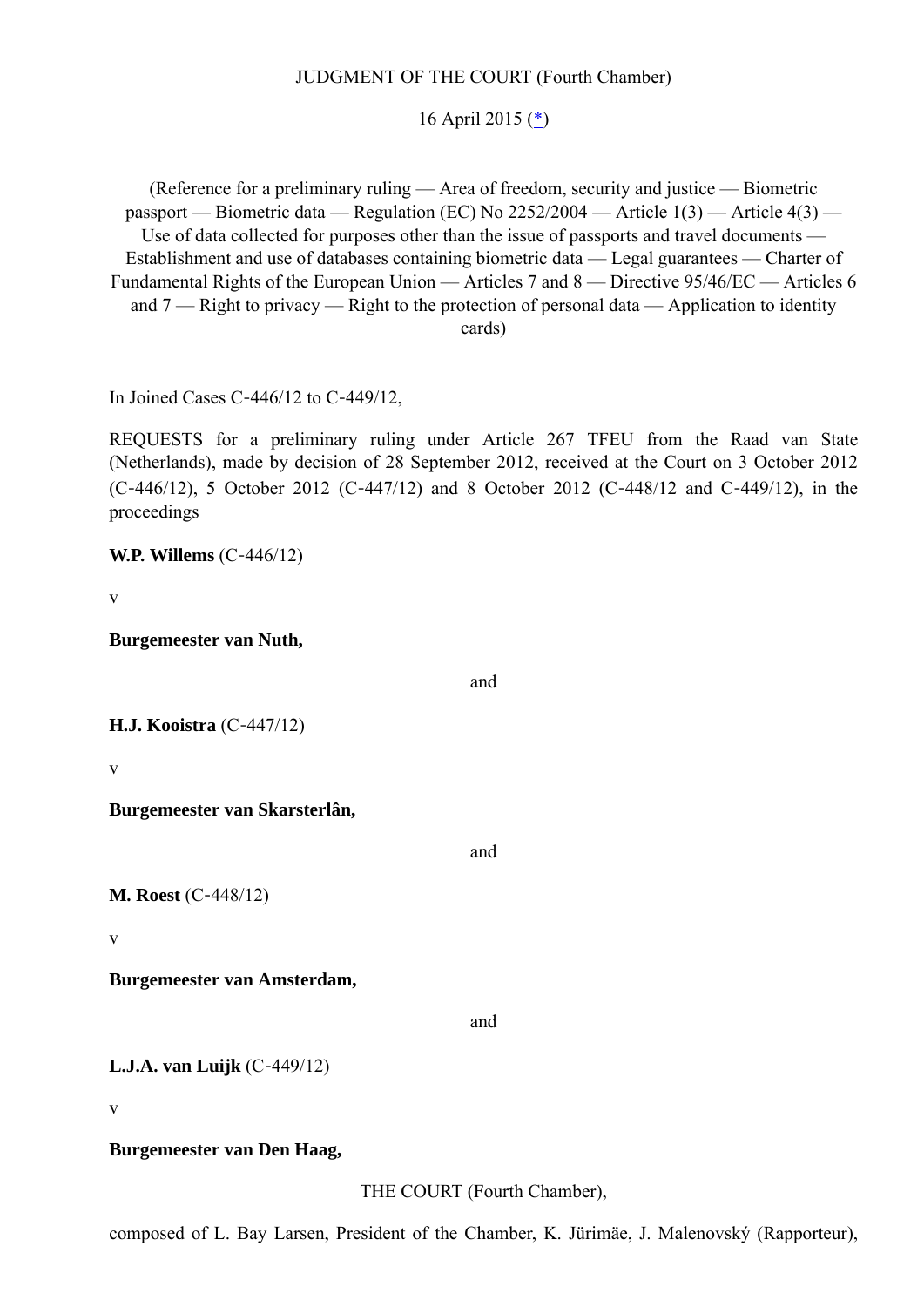M. Safjan and A. Prechal, Judges,

Advocate General: P. Mengozzi,

Registrar: M. Ferreira, Principal Administrator,

having regard to the written procedure and further to the hearing on 6 November 2014,

after considering the observations submitted on behalf of:

- Mr Willems, by himself,
- Mr Kooistra, by himself,
- Ms Roest and Ms van Luijk, by J. Hemelaar, advocaat,
- the Netherlands Government, by J. Langer, M. Bulterman and H. Stergiou, acting as Agents,
- the French Government, by F.-X. Bréchot, acting as Agent,
- the Swiss Government, by D. Klingele, acting as Agent,
- the European Parliament, by P. Schonard and R. van de Westelaken, acting as Agents,
- the Council of the European Union, by E. Sitbon, I. Gurov and K. Michoel, acting as Agents,
- the European Commission, by B. Martenczuk and G. Wils, acting as Agents,

having decided, after hearing the Advocate General, to proceed to judgment without an Opinion,

gives the following

### **Judgment**

- 1 These requests for a preliminary ruling concern the interpretation of Articles 1(3) and 4(3) of Council Regulation (EC) No 2252/2004 of 13 December 2004 on standards for security features and biometrics in passports and travel documents issued by Member States (OJ 2004 L 385, p. 1), as amended by Regulation (EC) No 444/2009 of the European Parliament and of the Council of 6 May 2009 (OJ 2009 L 142, p. 1, and corrigendum OJ 2009 L 188, p. 127) ('Regulation No 2252/2004').
- 2 The requests have been made in proceedings between Mr Willems, Mr Kooistra, Ms Roest and Ms van Luijk and the Burgemeester van Nuth, the Burgemeester van Skarsterlân, the Burgemeester van Amsterdam and the Burgemeester van Den Haag, respectively ('the Burgemeesters'), concerning the refusal by the latter to issue the applicants in the main proceedings with a passport (C‑446/12, C‑448/12 and C‑449/12) and an identity card (C‑447/12) unless their biometric data was recorded at the same time.

### **Legal context**

### *EU law*

3 Under Article 6(1)(b), first sentence, of Directive 95/46/EC of the European Parliament and of the Council of 24 October 1995 on the protection of individuals with regard to the processing of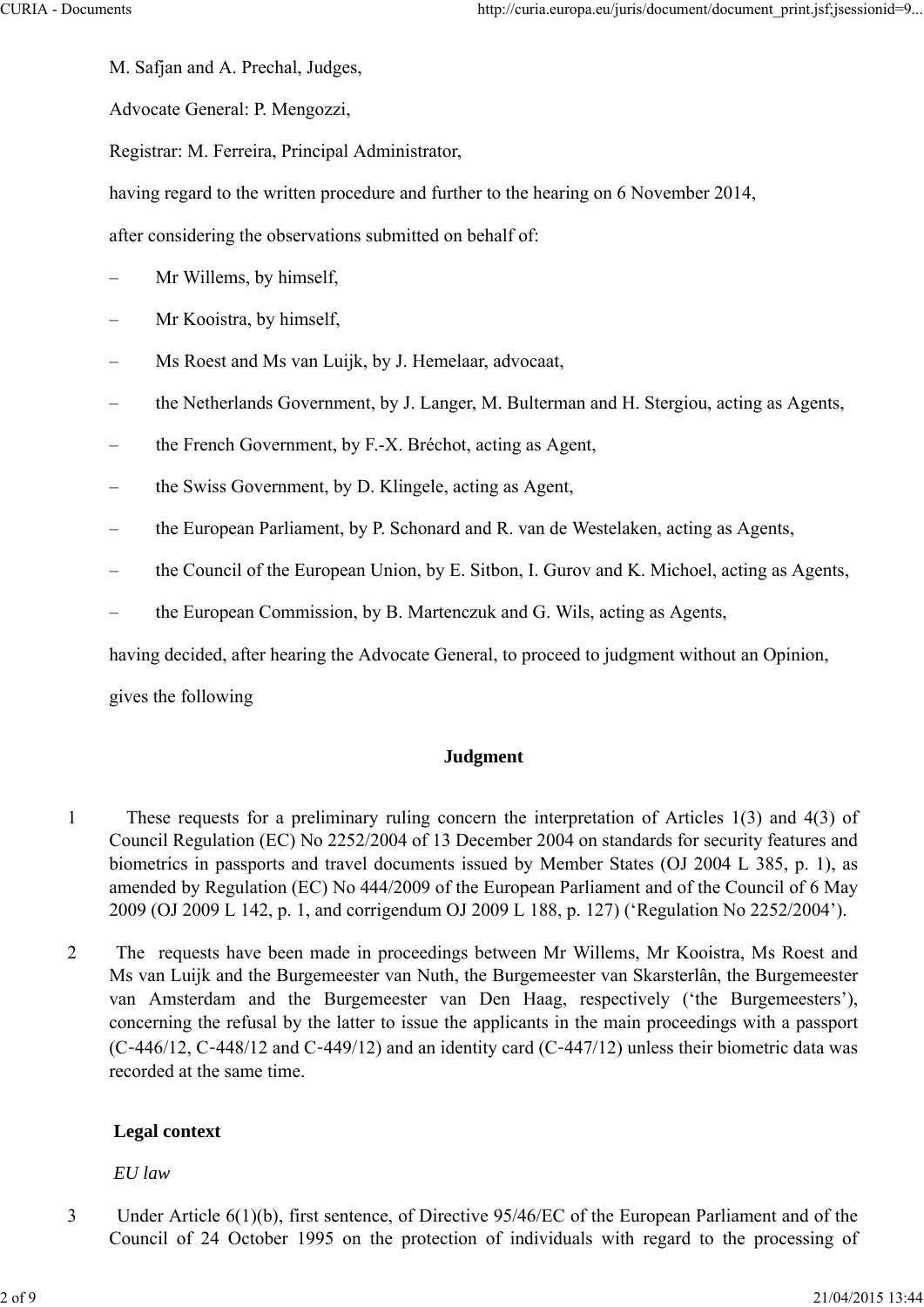personal data and on the free movement of such data (OJ 1995 L 281, p. 31), Member States are to provide that personal data must be collected for specified, explicit and legitimate purposes and not further processed in a way incompatible with those purposes. In accordance with Article  $6(1)(c)$ thereof that data must be adequate, relevant and not excessive in relation to the purposes for which they are collected and/or further processed.

- 4 Article 7(c), (e) and (f) of that directive provides that personal data may be processed only if it is necessary 'for compliance with a legal obligation to which the controller is subject' or 'for the performance of a task carried out in the public interest or 'in the exercise of official authority vested in the controller or in a third party to whom the data are disclosed' or 'for the purposes of the legitimate interests pursued by the controller or by the third party or parties to whom the data are disclosed, except where such interests are overridden by the interests for fundamental rights and freedoms of the data subject which require protection under Article 1(1)'.
- 5 According to Article 4(1) of Directive 2004/38/EC of the European Parliament and of the Council of 29 April 2004 on the right of citizens of the Union and their family members to move and reside freely within the territory of the Member States amending Regulation (EEC) No 1612/68 and repealing Directives 64/221/EEC, 68/360/EEC, 72/194/EEC, 73/148/EEC, 75/34/EEC, 75/35/EEC, 90/364/EEC, 90/365/EEC and 93/96/EEC (OJ 2009 L 158, p. 77):

'Without prejudice to the provisions on travel documents applicable to national border controls, all Union citizens with a valid identity card or passport and their family members who are not nationals of a Member State and who hold a valid passport shall have the right to leave the territory of a Member State to travel to another Member State.'

6 Article 5(1) of that directive provides:

'Without prejudice to the provisions on travel documents applicable to national border controls, Member States shall grant Union citizens leave to enter their territory with a valid identity card or passport and shall grant family members who are not nationals of a Member State leave to enter their territory with a valid passport.'

7 Under Article 1(2) and (3) of Regulation No 2252/2004:

'2. Passports and travel documents shall include a storage medium which shall contain a facial image. Member States shall also include fingerprints in interoperable formats. The data shall be secured and the storage medium shall have sufficient capacity and capability to guarantee the integrity, the authenticity and the confidentiality of the data.

…

3. This Regulation applies to passports and travel documents issued by Member States. It does not apply to identity cards issued by Member States to their nationals or to temporary passports and travel documents having a validity of 12 months or less.'

8 Article 4(3), first subparagraph, of the regulation reads as follows:

'Biometric data shall be collected and stored in the storage medium of passports and travel documents with a view to issuing such documents. For the purpose of this Regulation the biometric features in passports and travel documents shall only be used for verifying:

(a) the authenticity of the passport or travel document;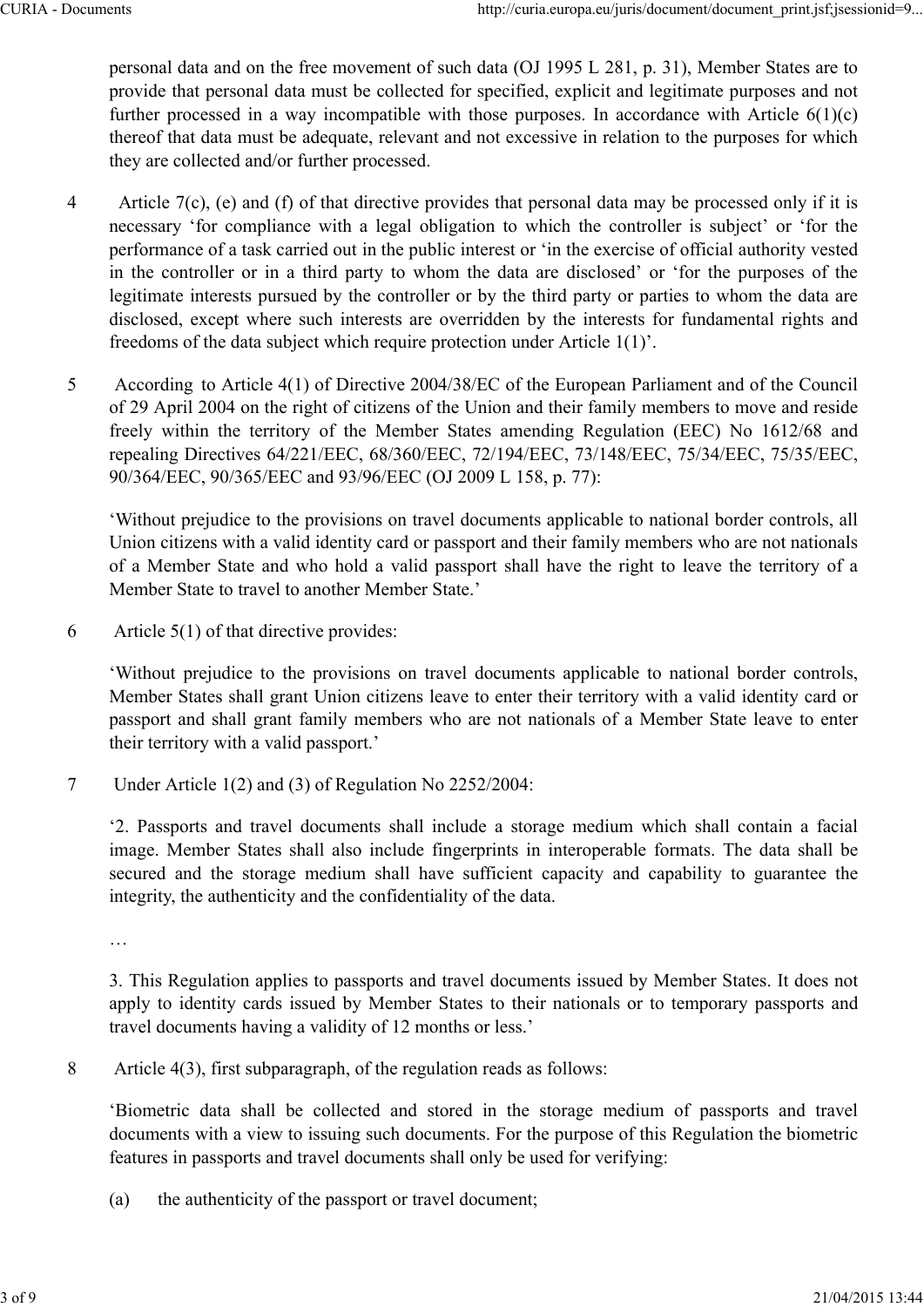- (b) the identity of the holder by means of directly available comparable features when the passport or travel document is required to be produced by law.'
- 9 In accordance with Recital 5 in the preamble to Regulation No 444/2005, which amended Regulation No 2252/2004:

'Regulation … No 2252/2004 requires biometric data to be collected and stored in the storage medium of passports and travel documents with a view to issuing such documents. This is without prejudice to any other use or storage of these data in accordance with national legislation of Member States. Regulation … No 2252/2004 does not provide a legal base for setting up or maintaining databases for storage of those data in Member States, which is strictly a matter of national law.'

# *Netherlands law*

- 10 Pursuant to Article 2(1), introductory, part (a), of the Law laying down the rules for the issue of travel documents (Rijkswet houdende het stellen van regelen betreffende de verstrekking van reisdocumenten) of 26 September 1991 (Stb. 1991, No 498, 'the Passport Law'), the national passport is one of the travel documents issue by the Kingdom of the Netherlands.
- 11 According to Article 2(2) thereof, the Netherlands identity card is a travel document relating to the European part of the Kingdom of the Netherlands, valid for countries which are parties to the European Agreement on Regulations governing the Movement of Persons between Member States of the Council of Europe, adopted in Paris on 13 December 1957.
- 12 Article 3(3) of that law, in the version in force at the material time, provides that a travel document must contain a facial image, two fingerprints and the signature of the holder. Article 3(8) thereof states that the competent issuing authorities are required to keep records of the travel documents issued.
- 13 Article 65(1) and (2) of the Passport Law, in the version in force at the material time, provided:

'1. The authority which issues travel documents shall retain the following data in the records referred to in Article 3(8), second sentence:

- a. fingerprint data referred to in Article 3(3);
- b. two other fingerprints, as specified by the competent Minister, of the person applying for a travel document;

2. The data referred to in paragraph 1 may be provided solely to authorities, institutions and individuals charged with the implementation of this law, in so far as they require the data for such implementation.

14 The Passport Law also contains Articles 4a and 4b, but they had not entered into force at the material time, a royal decree being required for that purpose. Article 4a of that law provided that a minister was to keep a central register of travel documents in which the data relating to travel documents are to be stored. That central register was to contain the data referred to in Article 3 of that law and two digital fingerprints from the applicant different than those in the travel document, pursuant to Article 3(3) of that law. Article 4b of the Passport Law set out the conditions under which the data stored in the central register for travel documents could be communicated to other institutions, bodies or persons, in particular, for the purpose of identifying victims of disasters and accidents, the detection and prosecution of criminal offences and for the conduct of investigations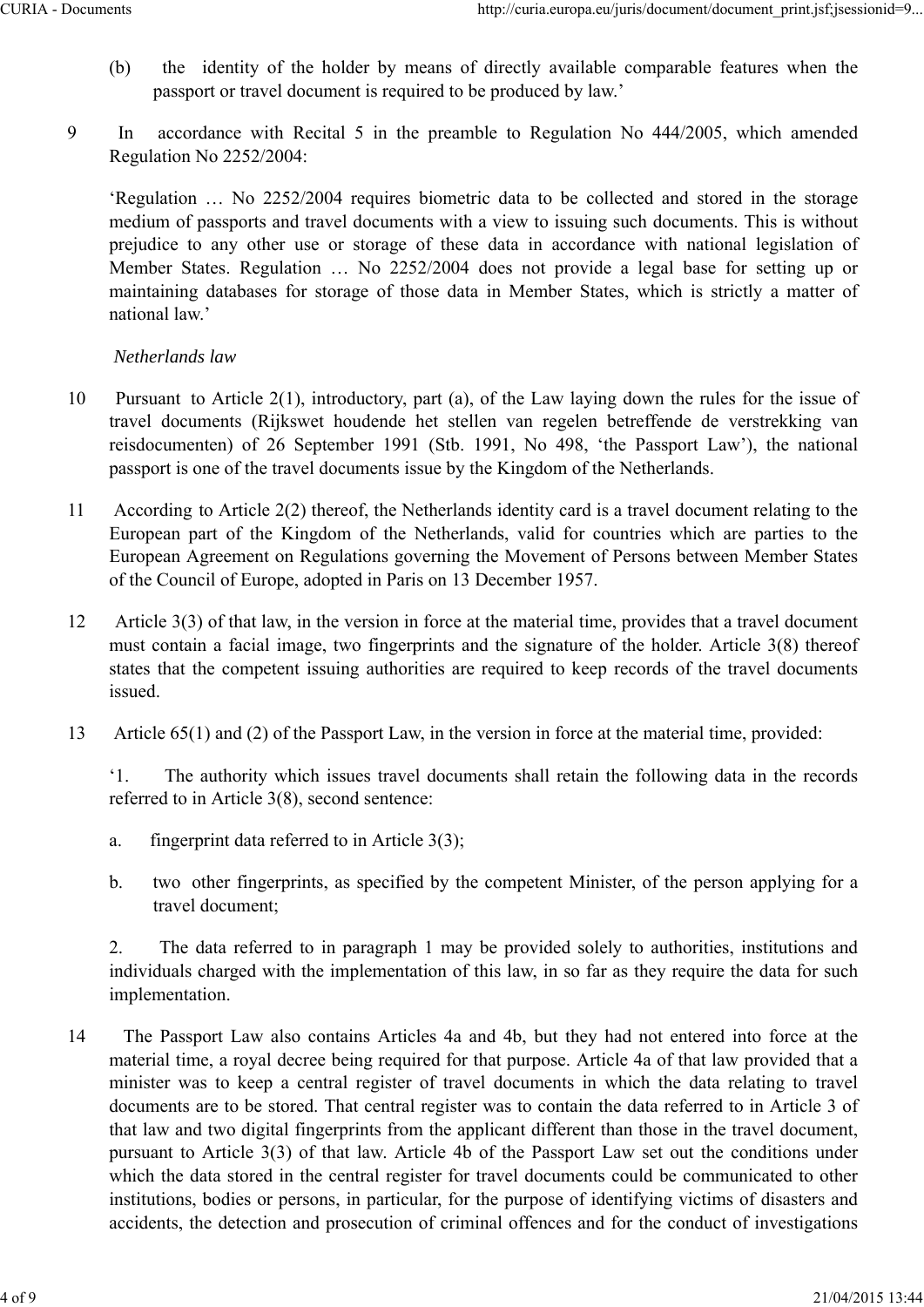of acts constituting a threat to State security.

15 Articles 3, 4a, 4b and 65 of the Passport Law were amended with effect from 20 January 2014. Pursuant to Article 3(9) of that law, inserted following that legislative amendment, digital fingerprints are to be stored only for the duration of the procedure for application and issue of the passport, that is to say until the passport is issued to the holder. After issue of the new passport, the digital fingerprints are to be erased. Articles 4a and 4b of that law have been amended so that they no longer provide for the central storage and communication to third parties of the digital fingerprints taken. Article 65(1) and (2) of that law was repealed and replaced by Article 3(9).

## **The actions in the main proceedings and the questions referred for a preliminary ruling**

- 16 Mr Willems and Ms Roest and Ms van Luijk each made passport applications. In each case, the Burgemeester concerned rejected those applications, since the persons in question had refused to provide digital fingerprints. Mr Kooistra made an application for the issue of a Netherlands identity card which was also refused on the ground that he had refused to provide digital fingerprints and a facial image.
- 17 The applicants in the main proceedings refused to provide that biometric data on the ground that creating and storing it constitute a serious breach of their physical integrity and their right to privacy.
- 18 According to the applicants in the main proceedings that breach arises, inter alia, from the storage of that data on three different media. The data is stored not only on the storage medium integrated into the Netherlands passport or identity card, but also on a decentralised database. In addition, data security risks will increase because the Passport Law provides that local authority databases are eventually to be combined into in a centralised database.
- 19 Furthermore, there are no provisions clearly identifying the persons who will have access to biometric data, so that the applicants in the main proceedings will lose control of that data.
- 20 Similarly, the applicants in the main proceedings submit that in the future the authorities might use biometric data for purposes other than those for which it was provided to them. In particular, the storage of that data in a database might lead to its use for judicial purposes or by the intelligence and security services. It follows from Regulation No 2252/2004 that, for the purposes of the application of that regulation, biometric data, such as digital fingerprints, may be used only in order to verify the authenticity of the document and the identity of the holder. Such use is also contrary to fundamental rights.
- 21 Since their respective actions against the decisions of the Burgemeesters were rejected at first instance, the applicants in the main proceedings have brought appeals before the referring court.
- 22 The referring court asks, first of all, whether, in Case C-447/12, the Netherlands identity card falls within the scope of Regulation No 2252/2004. In that connection, it is clear from EU law on the free movement of persons that an identity card is also a travel document within the European Union. Furthermore, that card enables travel outside the European Union, to EU candidate countries. Moreover, it is conceivable that Article 1(3) thereof may be read as meaning that the concept of 'identity card' for the purposes of that provision must be read together with the expression 'having a validity of 12 months or less' which also appears in that provision. Netherlands identity cards are valid for five years.
- 23 Next, the referring court indicates that the outcome of the cases in the main proceedings will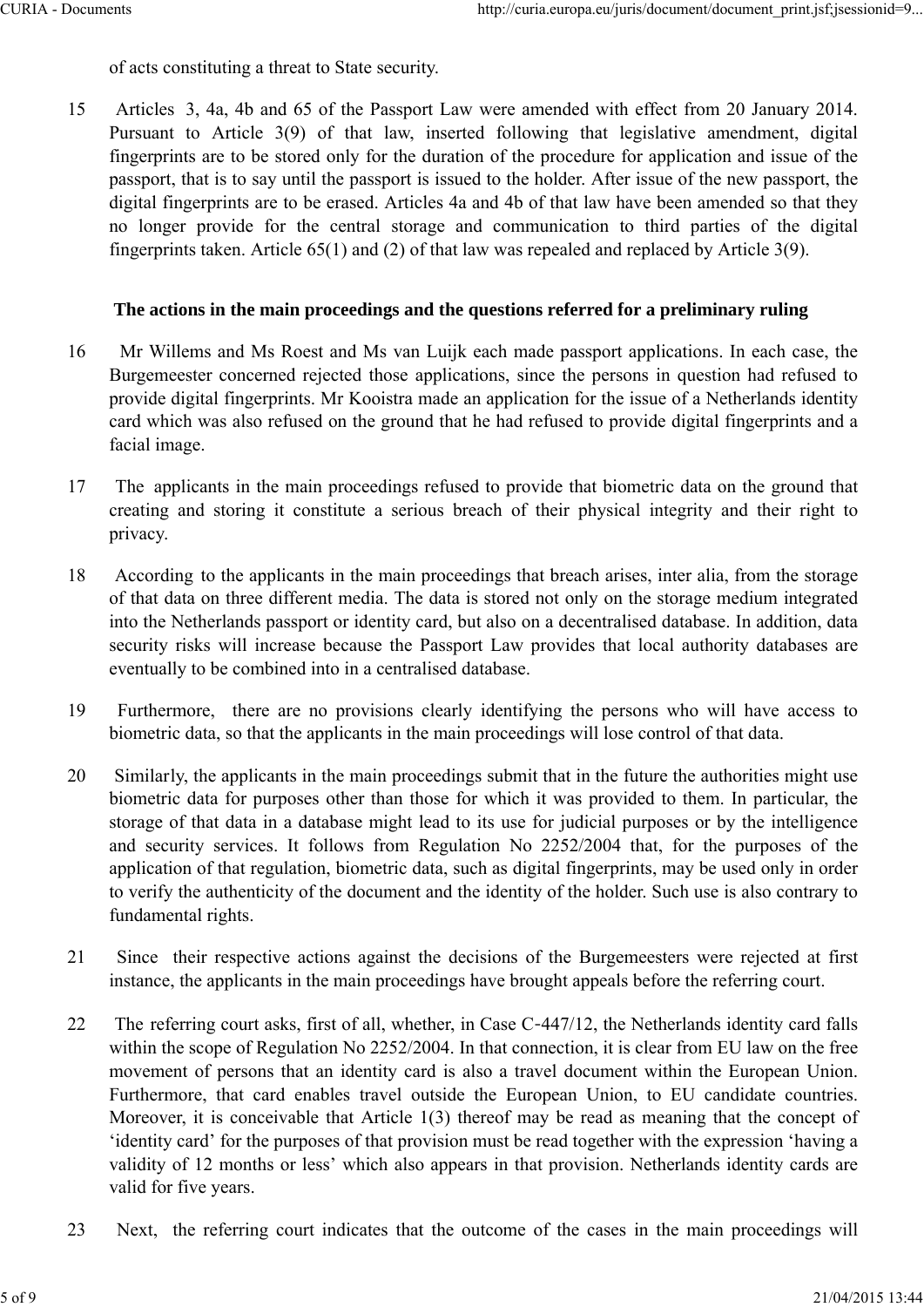depend on whether the ground relied on by the applicants, according to which the purposes for which the data collected for the issue of a passport or a travel document may be used in the future are unclear, is well founded.

- 24 Lastly, that court asks whether it follows from Regulation No 2252/2004 that it must be guaranteed by law, that is to say, by means of a mandatory rule of general scope, that the biometric data collected on the basis of that regulation may not be used for purposes other than those set out therein.
- 25 In those circumstances, the Raad van State decided to stay the proceedings and to refer two questions for a preliminary ruling in Cases C–446/12, C–448/12 and C–449/12 and three questions in Case C‑447/12.
- 26 The first questions in Cases C-446/12, C-448/12 and C-449/12 and the second question in Case C‑447/12 concerned the validity of Article 1(2) of Regulation No 2252/2004. They corresponded to the question referred for a preliminary ruling which gave rise to the judgment in *Schwarz* (C‑291/12, EU:C:2013:670).
- 27 Following that judgment, the referring court withdrew the questions mentioned in the preceding paragraph.
- 28 However, the Raad van State maintained the first question referred for a preliminary ruling in Case C‑447/12 which is worded as follows:

'Must Article 1(3) of [Regulation No 2252/2004] be interpreted as meaning that it does not apply to identity cards, such as the Netherlands identity cards, issued by Member States to their nationals, regardless of their period of validity and regardless of the possibilities of using them as travel documents?'

29 Likewise, the Raad van State maintained the second questions referred in Cases C‑446/12, C‑448/12 and C‑449/12, and the third question in Case C‑447/12, which are identical and are worded as follows:

'… [M]ust Article 4(3) of Regulation [No 2252/2004], [read] in the light of Articles 7 and 8 of the Charter of Fundamental Rights of the European Union ["the Charter"], Article 8(2) of the European Convention on the Protection of Human Rights and Fundamental Freedoms[, signed at Rome on 4 November 1950,] and Article 7(f) of [Directive 95/46], read in conjunction with Article 6(1)(b) of that directive, be interpreted as meaning that, when the Member States give effect to Regulation No 2252/2004, there should be a statutory guarantee that the biometric data collected and stored pursuant to that regulation may not be collected, processed and used for any purposes other than the issuing of the document concerned?'

## **Consideration of the questions referred for a preliminary ruling**

## *The first question in Case C 447/12*

- 30 By its question, the referring court asks essentially if Article 1(3) of Regulation No 2252/2004 must be interpreted as meaning that that regulation is not applicable to identity cards issued by a Member State to its nationals, such as the Netherlands identity cards, irrespective of the period of their validity and irrespective of the possibility to use them for the purposes of travel outside that State.
- 31 According to Article 1(3), second sentence, Regulation No 2252/2004 does not apply to identity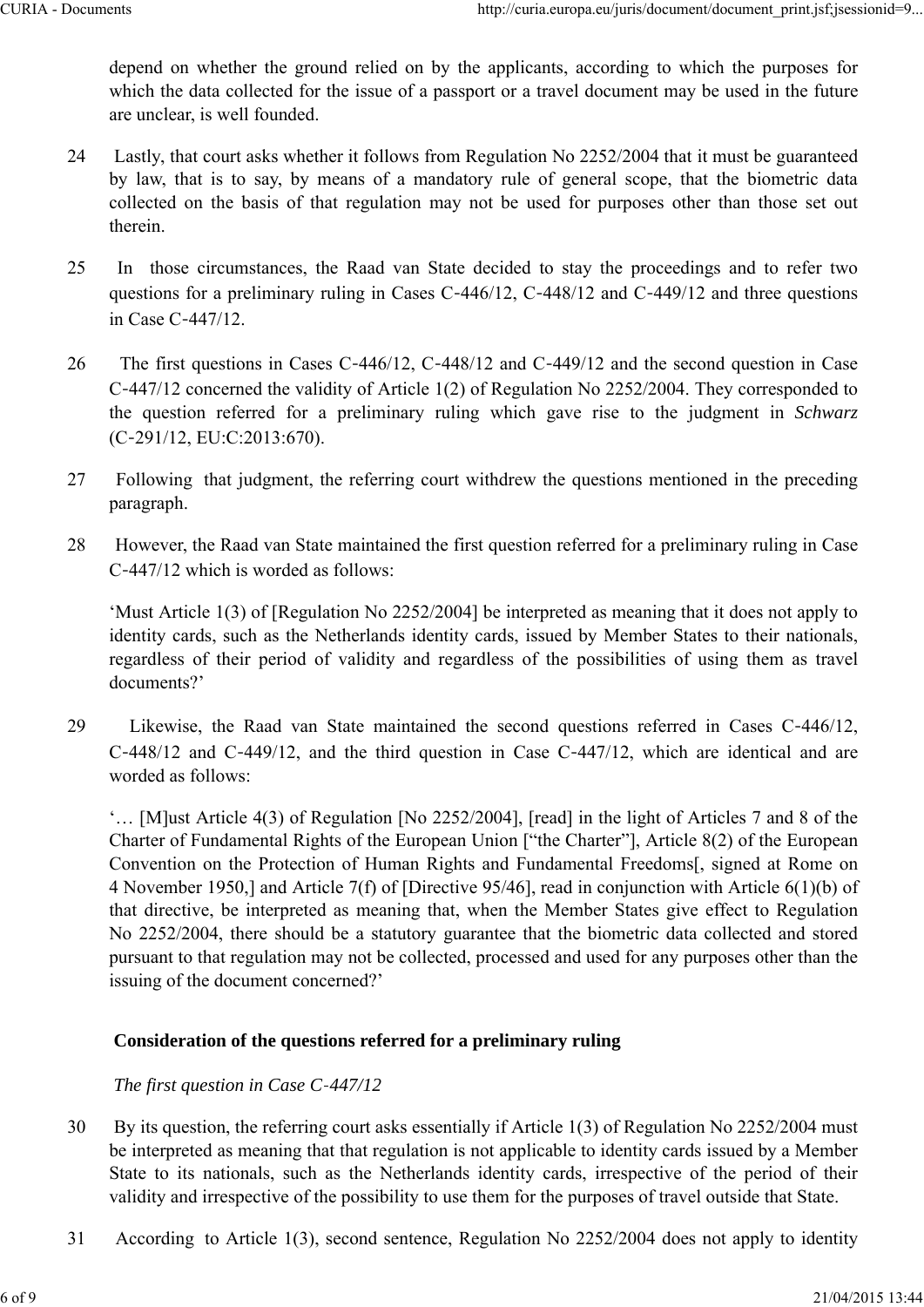cards issued by Member States to their nationals or to temporary passports and to travel documents having a validity of 12 months or less.

- 32 In the first place, it must be established whether the scope of Regulation No 2252/2004 varies according to the period of validity of an identity card.
- 33 In that connection, it is clear from Article 1(3), second sentence, of that regulation that that provision restricts the scope of the regulation by excluding from it two categories of documents. Given that those two categories of documents are connected in the text by the conjunction 'or', they must be regarded as being separate from one another.
- 34 That conclusion is supported by the fact that in several language versions of Article 1(3), second sentence, of Regulation No 2252/2004, and in particular, in the English ('temporary passports and travel documents having a validity of 12 months or less'), German ('vorläufige Pässe und Reisedokumente mit enier Gültigkeitsdauer von zwölf Monaten oder weniger') and Dutch ('tijdelijke paspoorten en reisdocumenten die een geldigheidsduur van 12 maanden of minder hebben') language versions, the expressions 'temporary' and 'having a validity of 12 months or less' do not apply to one of the categories of documents mentioned in the preceding paragraph, namely identity cards issued by the Member States.
- 35 In those circumstances, it must be stated that the expressions 'temporary' and 'having a validity of 12 months or less' do not concern identity cards issued by the Member States to their nationals.
- 36 It follows that, according to the wording of Article 1(3) of Regulation No 2252/2004, that regulation does not apply to identity cards issued by Member States to their nationals, whether or not they are temporary and whatever the period of their validity.
- 37 Moreover, that conclusion is reinforced by the *travaux préparatoires* for Regulation No 2252/2004. In particular from Article 1(3) of the Draft Council Regulation on standards for security features and biometrics in travel documents issued by Member States (Council Document No 11489/04 of 26 July 2004) stated that that regulation is intended to apply 'to passports and travel documents with a validity of 12 months or more. It does not apply to identity cards issued by Member States to their nationals'.
- 38 In the second place, it must be established whether the fact that identity cards such as Netherlands identity cards may be used for the purposes of travel within the European Union and to certain non-Member States may bring it within the scope of Regulation No 2252/2004.
- 39 In that connection, it must be observed that it is true that identity cards, such as Netherlands identity cards, may serve as identification of the holder with regard to non-Member States which have concluded bilateral agreements with the Member State concerned, and, in accordance with Articles 4 and 5 of Directive 2004/38, for the purposes of travel between several Member States.
- 40 However, it is clear from the wording of the second sentence of Article 1(3) of Regulation No 2252/2004, interpreted in the light of the findings in paragraphs 32 to 37 of the present judgment, that the EU legislature expressly decided to exclude from the scope of that regulation identity cards issued by Member States to their nationals.
- 41 Consequently, the fact that identity cards, such as Netherlands identity cards, may be used for the purposes of travel within the European Union and to a limited number of non-Member States, does not bring them within the scope of Regulation No 2252/2004.
- 42 Having regard to the foregoing considerations, the answer to the question referred is that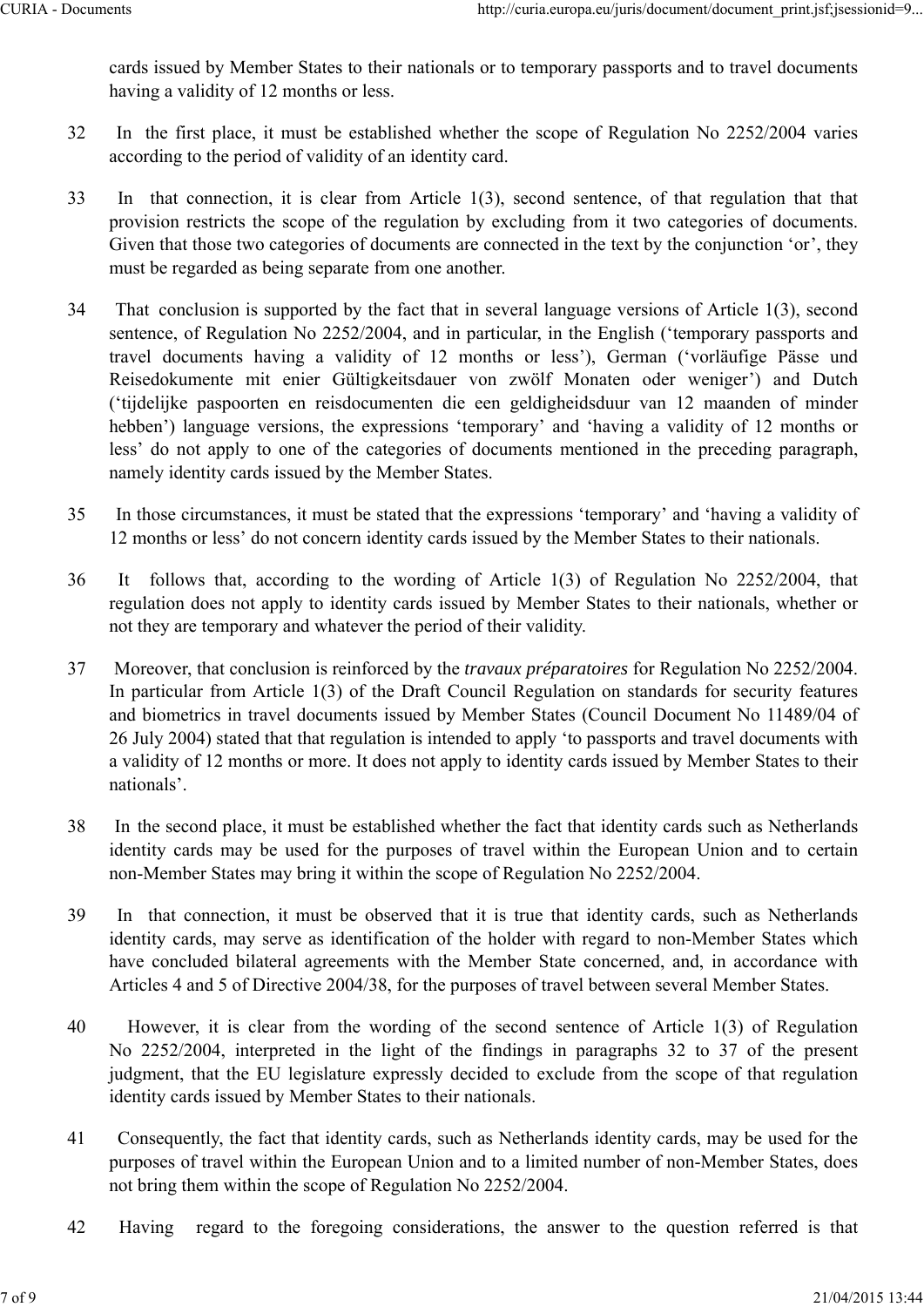Article 1(3) of Regulation No 2252/2004 must be interpreted as meaning that that regulation is not applicable to identity cards issued by a Member States to its nationals, such as Netherlands identity cards, regardless of the period of validity and the possibility of using them for the purposes of travel outside that State.

*The second questions in Cases C 446/12, C 448/12 and C 449/12, and the third question in Case C 447/12*

- 43 By those questions, which it is appropriate to examine together, the referring court asks essentially whether Article 4(3) of Regulation No 2252/2004, read together with Articles 6 and 7 of Directive 95/46 and Articles 7 and 8 of the Charter, must be interpreted as meaning that it requires Member States to guarantee that the biometric data collected and stored pursuant to that regulation will not be collected, processed and used for purposes other than the issue of passports or other travel documents.
- 44 In that connection, it must be observed at the outset that, having regard to the answer to the first question in Case C‑447/12, it is only necessary to examine the questions raised in relation to Cases C-446/12, C-448/12 and C-449/12.
- 45 Article 4(3) of Regulation No 2252/2004 requires that, in order to issue a passport or travel document, biometric data must be 'collected' and 'stored' on the storage medium integrated into those documents. As regards the 'use' of that data, that provision states that, for the purposes of that regulation, the latter are to be used only for verifying the authenticity of the document or the identity of the holder when the passport or other travel documents are required to be produced by law.
- 46 The Court has already held, in its judgment in *Schwarz* (C‑291/12, EU:C:2013:670), that the use and storage of biometric data for the purposes specified in Article 4(3) of that regulation are compatible with the requirements of Articles 7 and 8 of the Charter.
- 47 As regards all other uses and storage of that data, it is clear from Article 4(3) of Regulation No 2252/2004, which deals with the use of such data '[f]or the purpose of this Regulation', read in the light of recital 5 in the preamble to Regulation No 444/2009, which amended Regulation No 2252/2004, that the use and storage of that data are not governed by the latter regulation. That recital states that Regulation No 2252/2004 is without prejudice to any other use or storage of these data in accordance with national legislation of Member States and that it does not provide a legal base for setting up or maintaining databases for storage of those data in Member States, that matter being within the exclusive competence of the Member States.
- 48 It follows, in particular, that Regulation No 2252/2004 does not require a Member State to guarantee in its legislation that biometric data will not be used or stored by that State for purposes other than those mentioned in Article 4(3) of that regulation (see, to that effect, judgment in *Schwarz*, C‑291/12, EU:C:2013:670, paragraph 61).
- 49 Next, as regards Articles 7 and 8 of the Charter, it is clear from the case-law of the Court that the fundamental rights guaranteed by the Charter must be respected where national legislation falls within the scope of EU law. In other words, the applicability of EU law entails the applicability of the fundamental rights guaranteed by the Charter (judgments in *Åkerberg Fransson*, C‑617/10, EU:C:2013:105, paragraphs 20 and 22, and *Texdata Software*, C‑418/11, EU:C:2013:588, paragraphs 71 to 73).
- 50 Given that, in the present case, Regulation No 2252/2004 is not applicable, there is no need to